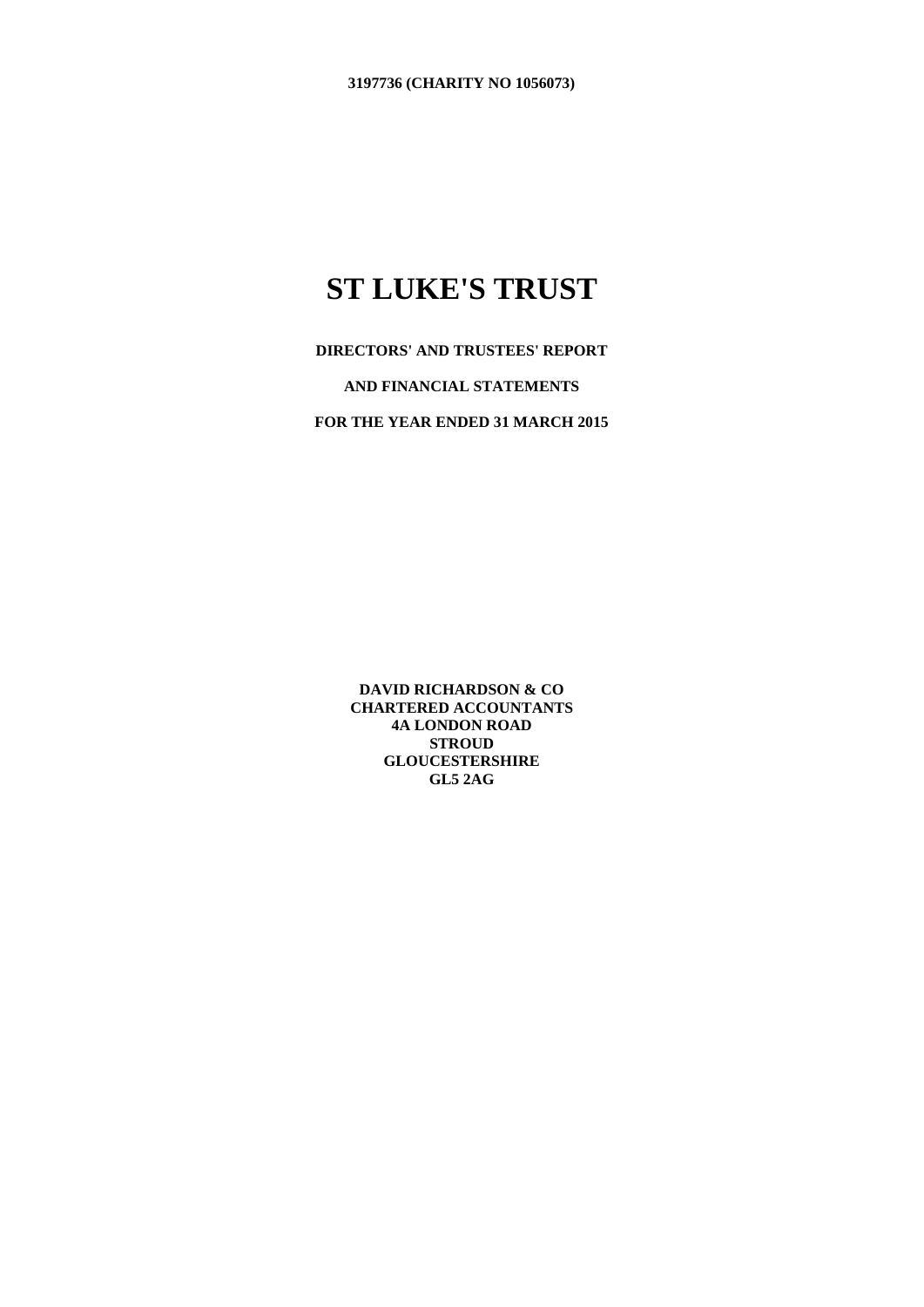### **FOR THE YEAR ENDED 31 MARCH 2015**

#### **CONTENTS**

|                                          | Page                        |
|------------------------------------------|-----------------------------|
| Legal and administrative information     |                             |
| <b>Trustees Report</b>                   | $\mathcal{D}_{\mathcal{L}}$ |
| Examiners report                         | 6                           |
| Statement of Financial Activities (SOFA) |                             |
| SOFA schedules                           | 8                           |
| <b>Balance</b> sheet                     | 9                           |
| Notes to the accounts                    | 10                          |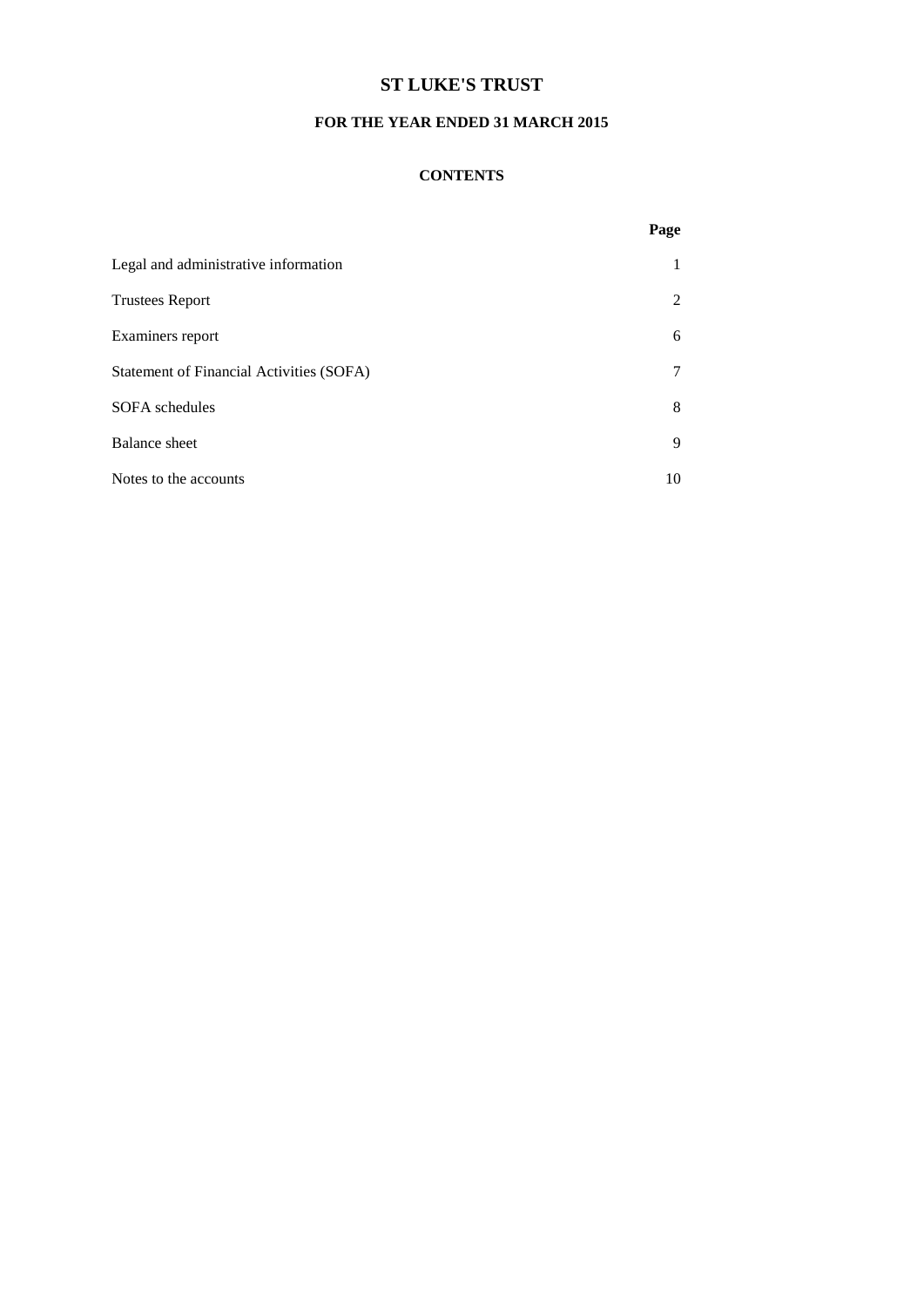### **LEGAL AND ADMINISTRATIVE INFORMATION**

| <b>Company Number:</b>    | 3197736 (charity no 1056073)                                                                                                    |
|---------------------------|---------------------------------------------------------------------------------------------------------------------------------|
| <b>Directors/Trustees</b> | John West<br>Piet Blok<br>Philip Curwen<br>Therese Curwen<br>Jonquil McCullagh                                                  |
| Secretary:                | Philip Curwen                                                                                                                   |
| <b>Registered Office:</b> | <b>Gannicox House</b><br>57 Cainscross Road<br>Stroud<br>Gloucestershire<br>GL5 4EX                                             |
| <b>Accountants:</b>       | David Richardson & Co<br><b>Chartered Accountants</b><br>4a London Road<br>Stroud<br>Gloucestershire<br>GL5 2AG                 |
| <b>Bankers:</b>           | Lloyds TSB<br>12 Rowcroft<br>Stroud<br>Glos. GL5 3BD<br><b>CCLA</b> Management Ltd<br><b>COIF Charity Funds</b><br>80 Cheapside |
|                           | London EC2V 6DZ                                                                                                                 |
| Solicitors:               | <b>Bates Wells and Braithwaite</b><br>2-6 Cannon Street<br>London EC4M 6YH                                                      |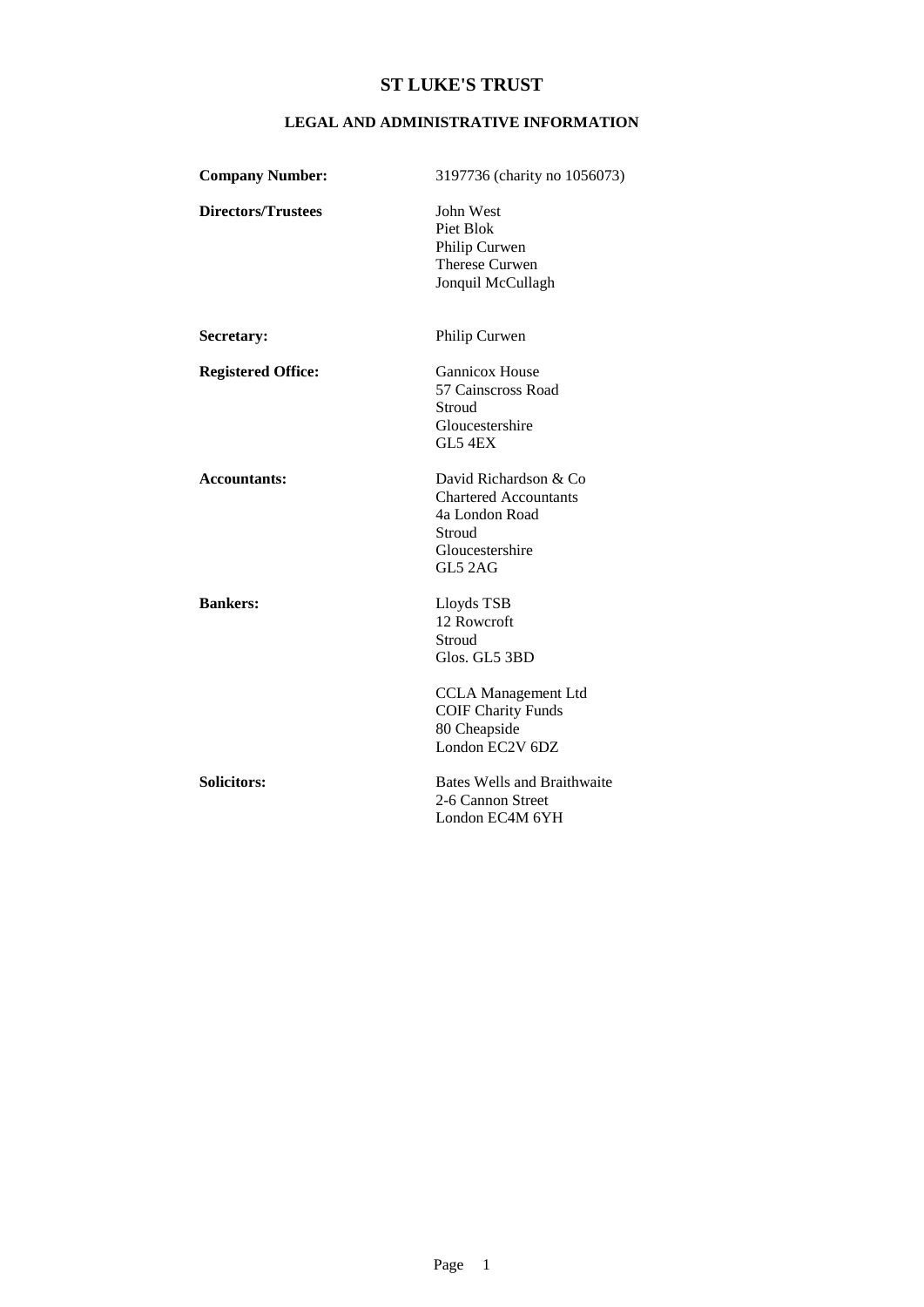#### **DIRECTORS' AND TRUSTEES' REPORT**

#### **FOR THE YEAR ENDED 31 MARCH 2015**

The Trustees present their report with the financial statements of the charity for the year ended 31 March 2015.

#### **Directors and Trustees**

The directors of the charitable company (the charity) are the trustees for the purpose of charity law and throughout this report are collectively referred to as the trustees. The trustees serving during the year and since the year end were as follows:

John West - Chairman Jonquil McCullagh Philip Curwen Therese Curwen Piet Blok

### **Structure, Governance & Management**

#### **Governing document**

St Luke's Trust Ltd is a company limited by guarantee with no share capital, governed by a memorandum and articles of association. It was incorporated on 13<sup>th</sup> May 1996, and registered as a charity on 12th June 1996. An amended memorandum of association was adopted by special resolution at the AGM on 4<sup>th</sup> June 2007.

#### **Appointment of trustees**

Trustees are appointed by processes laid down in the articles of association. New trustees may be co-opted by the Trustees to provide necessary skills to support the charity, and full appointment and routine re-election procedures are undertaken at annual general meetings.

#### **Trustee induction and training**

Trustees are briefed on their legal obligations under company and charity law, the governing document, decision making processes and financial performance of the charity. We have begun to commission professional external training events, in order to ensure high standards of governance and awareness.

#### **Organisation**

The trustees are responsible for the governance and administration of the charity. They meet quarterly, and receive reports from the Trust administrator, medical and therapy group, and the Gannicox management group. These reports convey the day to day life of the different activities, matters of policies and procedures, and financial budgets and reports.

#### **Risk management**

The trustees have risk management strategies which comprise:

- A periodic review of risks the charity may face
- The establishment of systems and procedures to mitigate identified risks; these systems are developed by the Gannicox management group, and the Trust administrator in liaison with the medical and therapy team.
- Particular emphasis on health and safety policies and procedures, wide-ranging and adequate insurance cover, and protection of vulnerable adults from abuse
- Financial risk management by developing and reviewing our reserves policy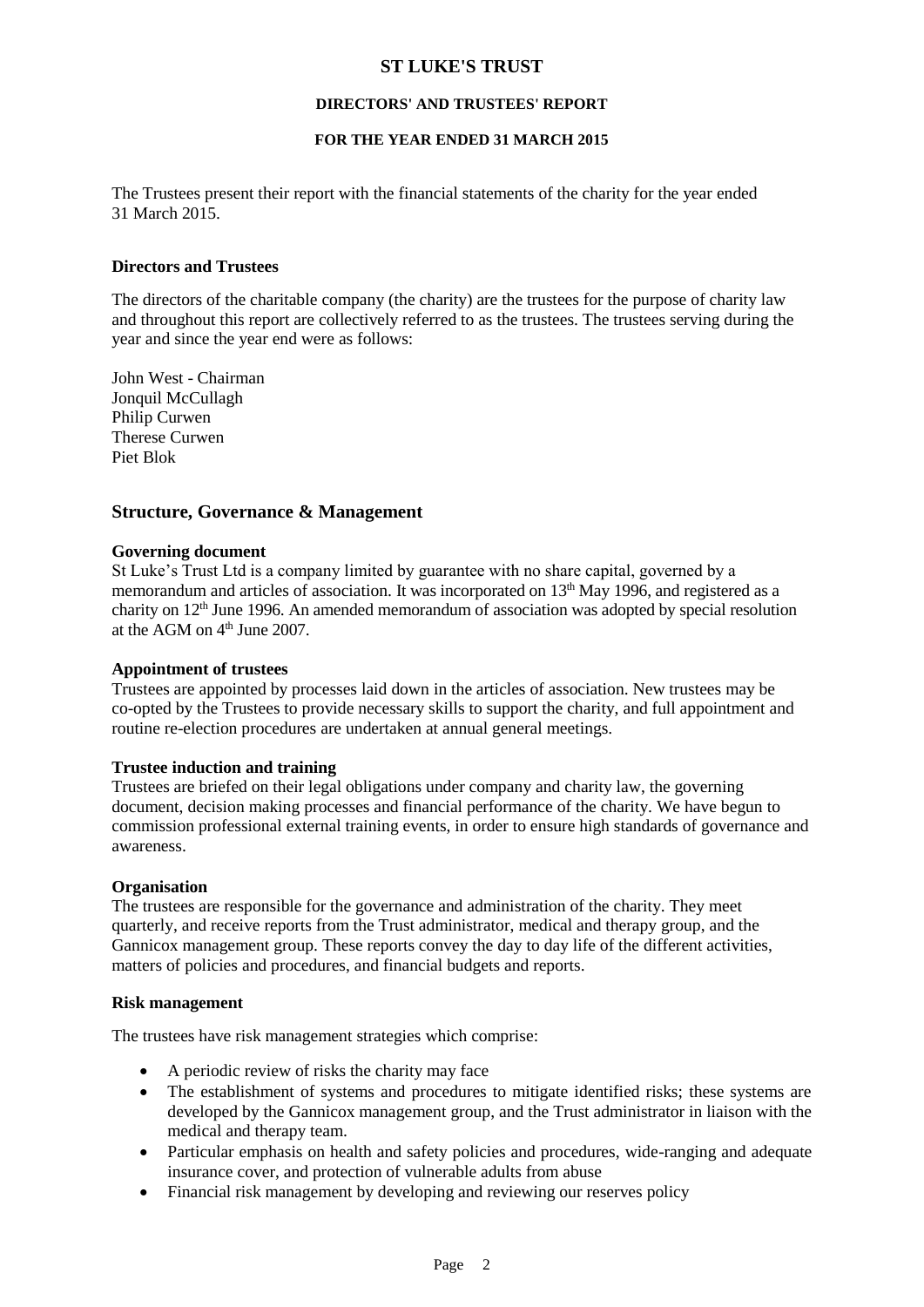#### **DIRECTORS' AND TRUSTEES' REPORT** (Continued)

#### **FOR THE YEAR ENDED 31 MARCH 2015**

### **Objectives and activities**

The charity has as its main current aims the support and promotion of anthroposophical therapies and medicine, the support and personal development of adults with learning disabilities through Camphill community life, the support for Sunlands Kindergarten, and the management of the housing provision at Whittington House.

The last year has been challenging for the Trust, particularly with regard to the closure of the NHS Medical Practice. The Practice partners, being unable to recruit new partners, gave notice to the NHS and closed in September 2015. This left the Trust with an acute financial shortfall, with a cessation of the rental income. Having taken detailed legal advice from our solicitors at Bates Wells and Braithwaite, and business planning advice from financial and property consultants at Civis, the Trust took steps to manage the situation. We refinanced our loan with Triodos Bank at much more favourable rates, and entered into tenancies with therapists and doctors to enable the therapy wing of our newly reformed St Luke's Therapy Centre to proceed on a more sustainable basis. We also decided to convert part of the building to accommodation for vulnerable adults, and with our architect are consulting with the local planning department and local authority social care commissioners. The conversion costs will be met from our reserves, and will enable the Trust to use its assets in pursuit of its well established objectives and activities.

The main objectives for the year are to support the medical and therapeutic work in the St Luke's Therapy Centre, to further develop the adult residential community at Gannicox House, to continue the effective management of the thriving Kindergarten, and to continue the good management of the housing provision at Whittington House.

The strategies employed to achieve the charity's objectives are to:

- Support the medical-therapy work.
- Work closely with the new Gannicox CIC to ensure regulatory compliance with regard to the housing and care/support provision for the adults with learning disabilities in Gannicox.
- Ensure effective housing management across the Trust's property portfolio.
- Support the Kindergarten to continue delivering a high quality Steiner Kindergarten provision.
- Manage the leasehold development at Whittington House to promote the supported community life for the elderly

While there are some part-time employees at Gannicox Community, the resident co-workers are not salaried in the usual way. They are voluntary co-workers following a vocation, having their needs met from the resources of the charity. Their formal relationship to the charity is based upon an absence of legal rights and contract, based upon Camphill principles; but is expressed in a co-worker charter which has been developed to articulate responsibilities and mutual expectations.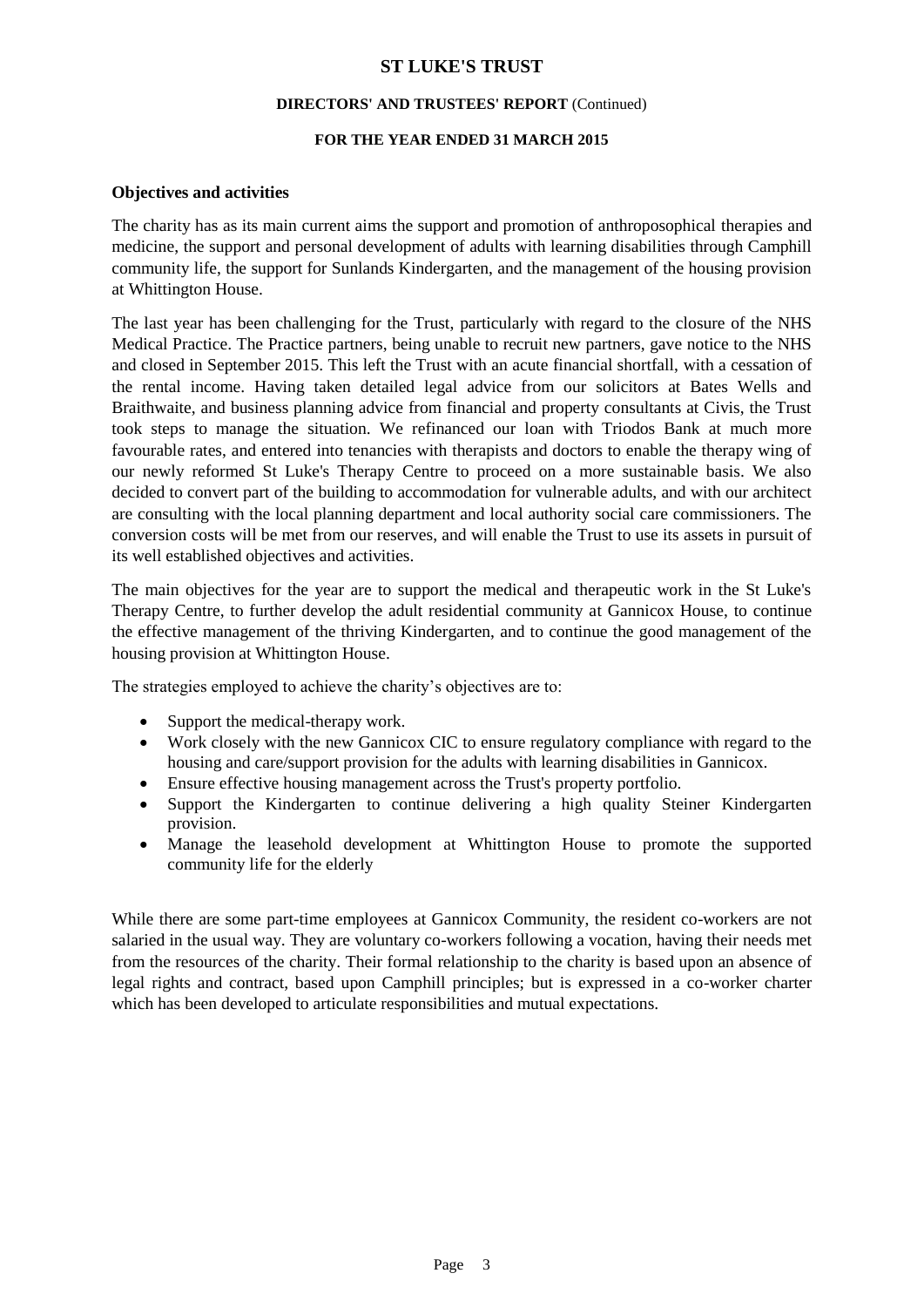#### **DIRECTORS' AND TRUSTEES' REPORT** (Continued)

### **FOR THE YEAR ENDED 31 MARCH 2015**

#### **Public benefit; achievements and performance**

Our approach to assessing public benefit comes from the statutory objective set for us by Parliament in the Charities Act, 'To promote awareness and understanding of the operation of the public benefit requirement'. The trustees are confident that the Trust provides clear benefits, without limiting detriment or harm, fully related to our aims. Furthermore, the beneficiaries are appropriate to our aims, and the opportunity to benefit is not unreasonably restricted within the beneficiary group.

Throughout the year, St Luke's Trust supported its beneficiaries, within the charity objects, by:

- Supporting the Therapy Centre work by effective property management
- Maintaining therapy provision in the Therapy Centre
- Maintaining effective property and tenancy management at Gannicox House
- Working in partnership with other Camphill charities and liaising closely to develop service delivery and promote good relationships with funding and regulatory authorities
- Consolidating the new residential provision at Whittington House
- Putting Sunlands Kindergarten on a secure footing by replacing the old partnership and taking on direct responsibility for service provision

### **Financial Review**

#### **General overview**

From the accounts, it will be seen that incoming resources for the year to 31 March 2015 were £260,053. Resources expended were £199,026. Net income was thus £61,027. Looking to the balance sheet, total assets less current liabilities were £2,076,040, and total net assets were £1,859,785, compared to £1,798,758 at 31 March 2014.

#### **Reserves policy**

The bulk of St Luke's Trust's income is based upon rental income from Gannicox House and from St Luke's Therapy Centre, service charges from Whittington House, and fees from Sunlands Kindergarten. Principle funding sources are Local Authority housing benefit, Therapy Centre tenants, Nursery Grant, and Whittington leaseholders. As such, cessation of this funding would entail cessation of service provision, and our reserves policy acknowledges this; understanding that a large proportion of our expenditure would cease. To this end, we consider that an appropriate level of reserves is such as to cover approximately nine months of normal expenditure. An appropriate reserve fund is thus about £150,000. Current assets less short term creditors were £488,541 at 31 March 2015, thus allowing for such a reserves fund as well as promoting further development for the charity. Long term loans are secured against our freehold property, whose value well exceeds loan levels even at the property's historic cost; with a comfortable margin of safety should any such loans become difficult to service for any unforeseeable reason. As such, the trustees are content with current reserves, and will review them twice a year. Reserves are kept in deposit accounts with CCLA, to achieve capital preservation and a reasonable interest rate.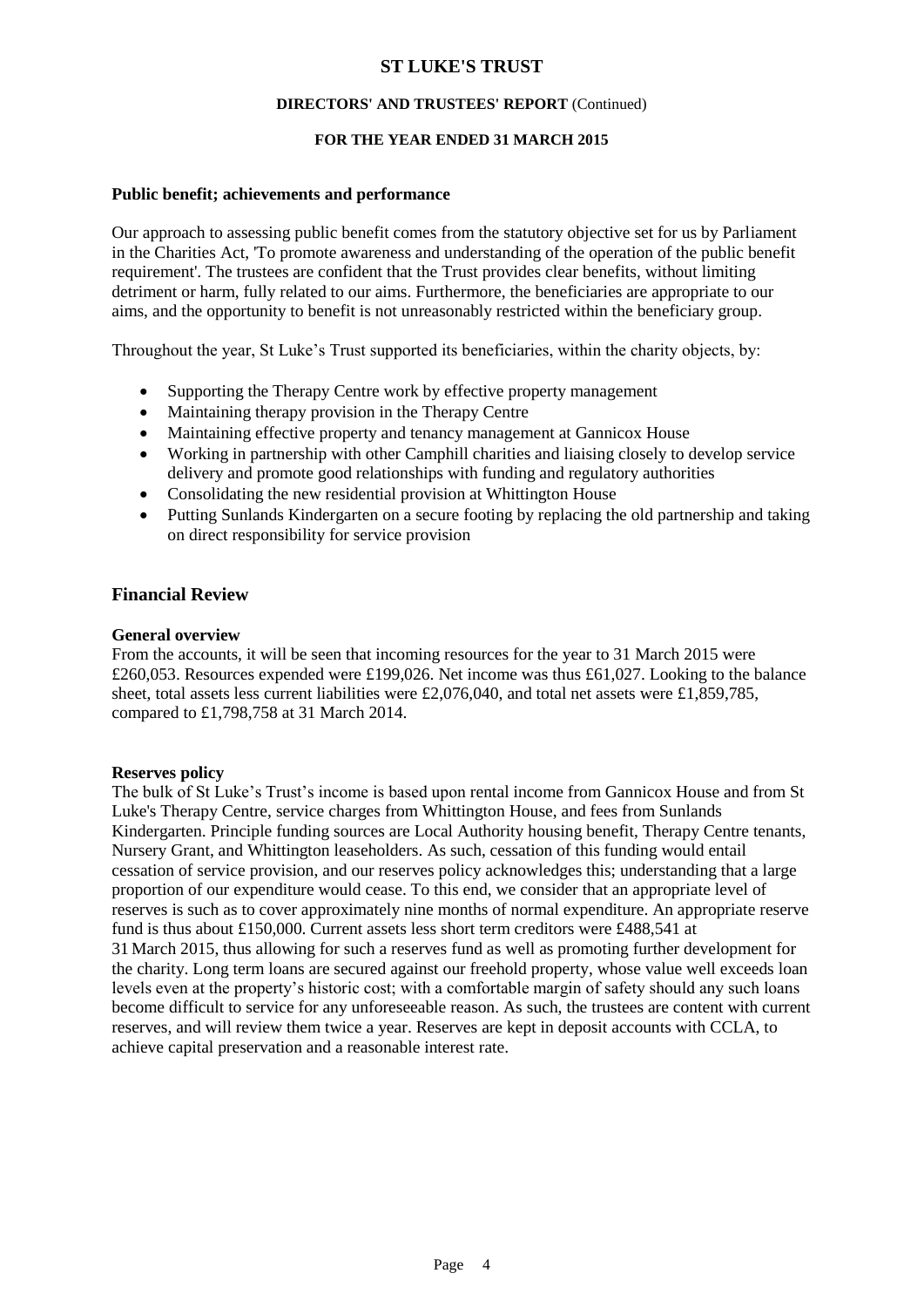### **DIRECTORS' AND TRUSTEES' REPORT (Continued)**

### **FOR THE YEAR ENDED 31 MARCH 2015**

#### **Plans for future periods**

The main financial concerns for the charity will continue to be:

- to maintain funding during a time of potential change in our regulatory and funding authorities. We have adapted to regulatory requirements from Gloucestershire County Council by carefully separating the provision of housing provided the Trust, from care and support provided by the newly formed Gannicox CIC. Maintenance of rental income will depend upon close attention to changes in Housing Benefit regulations, and their impact upon our funding
- to convert part of the Therapy Centre to supported accommodation for vulnerable adults, and work in close partnership with local authority care commissioners and with Gannicox CIC to expand our client base
- to establish a sustainable structure in the Therapy Centre, managing tenancies and supporting therapy provision

We continue to review our systems of financial strategy and financial control, to achieve a robust procedure of delegated authority combined with a system of monitoring and review to ensure the effective use of funds in delivering our objectives.

#### **Responsibilities of the Trustees**

Company Law requires the trustees to prepare financial statements for each financial year which give a true and fair view of the state of the affairs of the charitable company as at the balance sheet date and of its incoming resources and application of resources, including income and expenditure, for the financial year. In preparing those financial statements, the council should follow best practice and:

- select suitable accounting policies and then apply them consistently;
- make judgements and estimates that are reasonable and prudent; and
- prepare the financial statements on the going concern basis unless it is inappropriate to assume that the company will continue on that basis.

The trustees are responsible for maintaining proper accounting records which disclose with reasonable accuracy at any time the financial position of the charitable company and to enable them to ensure that the financial statements comply with the Companies Act 2006. The trustees are also responsible for safeguarding the assets of the charitable company and hence for taking reasonable steps for the prevention and detection of fraud and other irregularities.

Approved by the trustees on 11 December 2015, and signed on its behalf by:

………………………..

P Curwen Secretary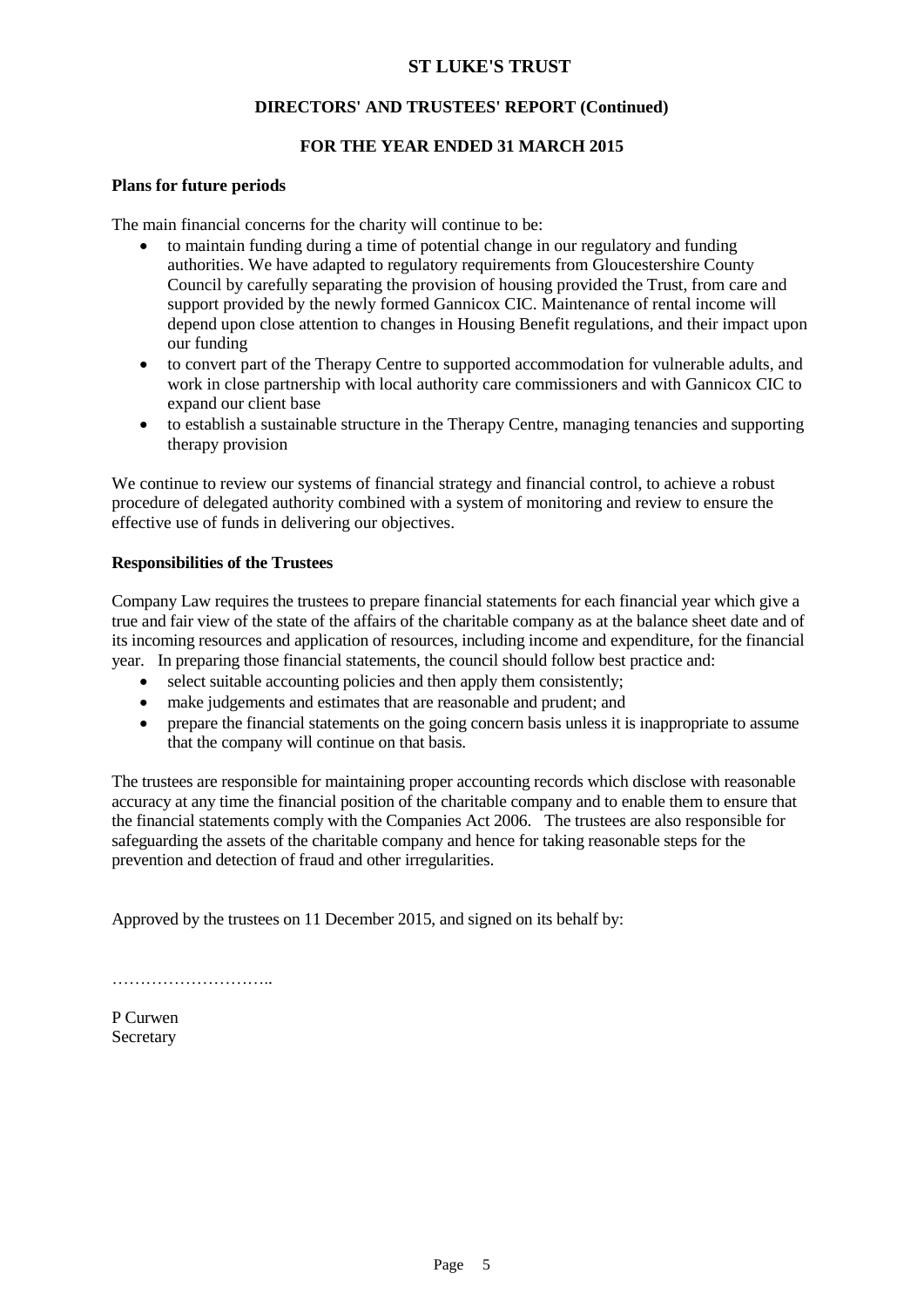## **Independent examiner's report to the trustees of St Luke's Trust**

I report on the accounts of the company for the year ended 31 March 2015, which are set out on pages 2 to 15.

### **Respective responsibilities of trustees and examiner**

The trustees (who are also the directors of the company for the purposes of company law) are responsible for the preparation of the accounts. The trustees consider that an audit is not required for this year under section 144(2) of the Charities Act 2011 (the 2011 Act) and that an independent examination is needed. I am qualified to undertake the examination by being a qualified member of The Institute of Chartered Accountants in England & Wales.

Having satisfied myself that the charity is not subject to audit under company law and is eligible for independent examination, it is my responsibility to:

- examine the accounts under section 145 of the 2011 Act;
- to follow the procedures laid down in the general Directions given by the Charity Commission under section 145(5)(b) of the 2011 Act; and
- to state whether particular matters have come to my attention.

### **Basis of independent examiner's report**

My examination was carried out in accordance with the general Directions given by the Charity Commission. An examination includes a review of the accounting records kept by the charity and a comparison of the accounts presented with those records. It also includes consideration of any unusual items or disclosures in the accounts, and seeking explanations from you as trustees concerning any such matters. The procedures undertaken do not provide all the evidence that would be required in an audit and consequently no opinion is given as to whether the accounts present a 'true and fair view' and the report is limited to those matters set out in the statement below.

### **Independent examiner's statement**

In connection with my examination, no matter has come to my attention:

(1) which gives me reasonable cause to believe that in any material respect the requirements:

- to keep accounting records in accordance with section 386 of the Companies Act 2006; and
- to prepare accounts which accord with the accounting records, comply with the accounting requirements of section 396 of the Companies Act 2006 and with the methods and principles of the Statement of Recommended Practice: Accounting and Reporting by Charities

have not been met; or

(2) to which, in my opinion, attention should be drawn in order to enable a proper understanding of the accounts to be reached.

…………………………… **David Richardson FCA**

David Richardson & Co 11 December 2015 4a London Road **Stroud** Gloucestershire GL5 2AG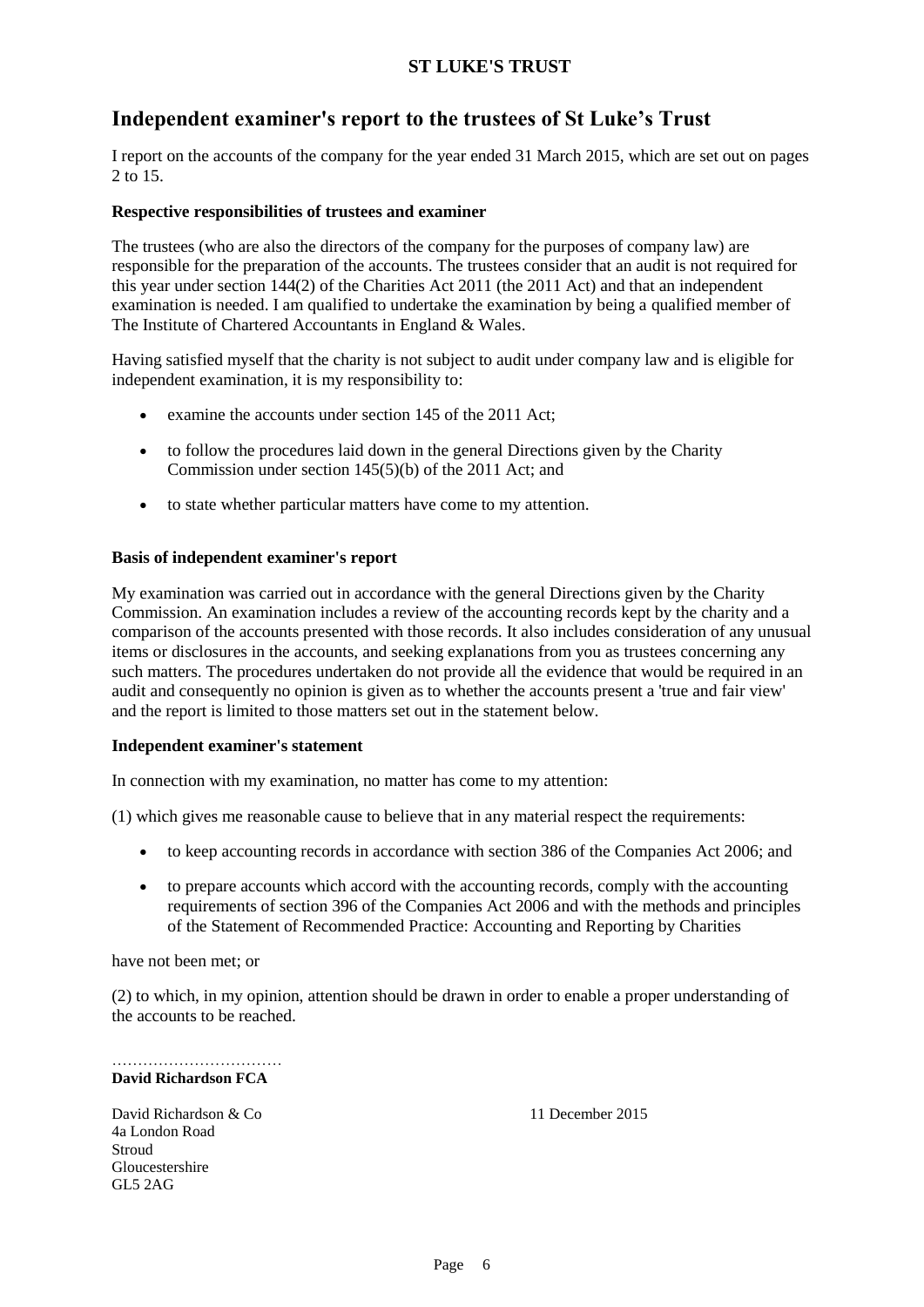### **STATEMENT OF FINANCIAL ACTIVITIES FOR THE YEAR ENDED 31 MARCH 2015**

|                                                                                  | Unrestricted<br><b>Funds</b><br>£ | <b>Restricted</b><br><b>Income</b><br><b>Funds</b><br>£ | <b>Total</b><br><b>Funds</b><br>2015<br>£ | <b>Total</b><br><b>Funds</b><br>2014<br>$\pmb{\mathfrak{L}}$ |
|----------------------------------------------------------------------------------|-----------------------------------|---------------------------------------------------------|-------------------------------------------|--------------------------------------------------------------|
| <b>Incoming resources</b>                                                        |                                   |                                                         |                                           |                                                              |
| Incoming Resources from<br>generated funds:                                      |                                   |                                                         |                                           |                                                              |
| Voluntary income                                                                 | 3,909                             |                                                         | 3,909                                     | 11,785                                                       |
| Investment income                                                                | 706                               |                                                         | 706                                       | 912                                                          |
|                                                                                  | 4,615                             |                                                         | 4,615                                     | 12,697                                                       |
| Incoming resources charitable activities                                         | 195,231                           | $\overline{a}$                                          | 195,231                                   | 293,788                                                      |
| Other incoming resources                                                         | 60,207                            |                                                         | 60,207                                    | 57,331                                                       |
| <b>Total incoming resources</b>                                                  | 260,053                           |                                                         | 260,053                                   | 363,816                                                      |
| <b>Resources expended</b>                                                        |                                   |                                                         |                                           |                                                              |
| Costs of generating funds                                                        | 637                               |                                                         | 637                                       | 1,814                                                        |
| Costs of charitable activities                                                   | 186,852                           |                                                         | 186,852                                   | 302,966                                                      |
| Governance costs                                                                 | 11,537                            | $\overline{a}$                                          | 11,537                                    | 13,908                                                       |
| <b>Total resources expended</b>                                                  | 199,026                           | -                                                       | 199,026                                   | 318,688                                                      |
| Net incoming resources before<br>revaluations and investment<br>asset disposals  | 61,027                            |                                                         | 61,027                                    | 45,128                                                       |
| Gains and Losses on revaluations<br>of fixed assets for the charity's<br>own use |                                   |                                                         |                                           | (232,795)                                                    |
| Net movement in funds<br>Gross transfers between funds                           | 61,027<br>(2,820)                 | 2,820                                                   | 61,027                                    | (187, 667)                                                   |
| <b>Total funds brought forward</b>                                               | 1,789,499                         | 9,259                                                   | 1,798,758                                 | 1,986,425                                                    |
| <b>Total funds carried forward</b>                                               | 1,847,706                         | 12,079                                                  | 1,859,785                                 | 1,798,758                                                    |
|                                                                                  |                                   |                                                         |                                           |                                                              |

Details of Incoming resources and resources used are given in the notes to the financial statements.

Details of other gains and losses are given in the notes to the financial statements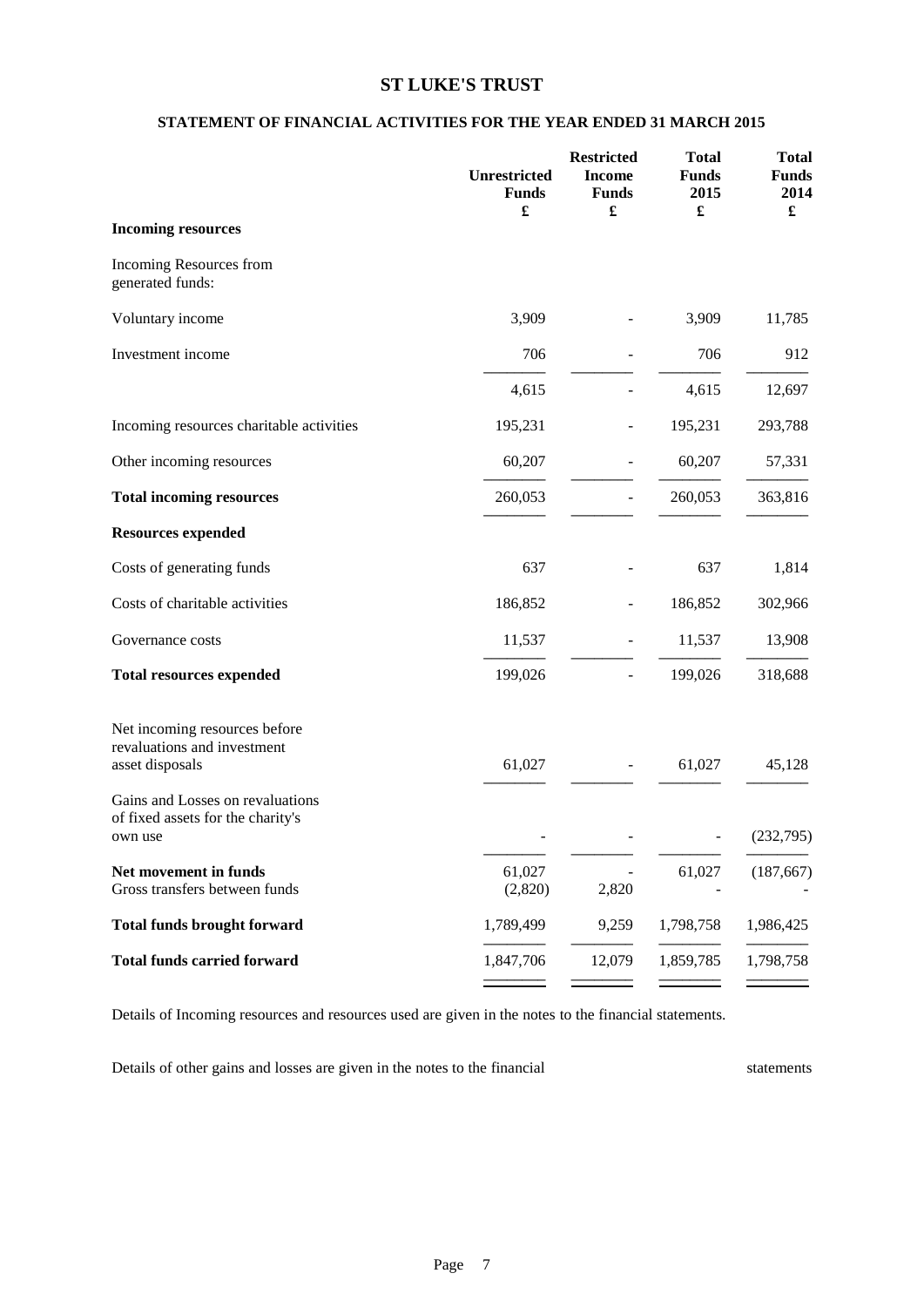### **STATEMENT OF FINANCIAL ACTIVITIES**

### **DETAILED ANALYSIS OF MOVEMENTS IN FUNDS**

### **FOR THE YEAR ENDED 31 MARCH 2015**

|                                        |           | 2015      |           | 2014      |
|----------------------------------------|-----------|-----------|-----------|-----------|
|                                        | £         | £         | £         | £         |
| <b>General Fund</b>                    |           |           |           |           |
| <b>Opening Balance</b>                 | 1,789,499 |           | 1,982,058 |           |
| Surplus for the year                   | 61,027    |           | 49,914    |           |
| <b>Transfer to Sinking Fund</b>        | (2,820)   |           | (9,678)   |           |
| Gains/revaluation (owned assets)       |           |           | (232,795) |           |
|                                        |           | 1,847,706 |           | 1,789,499 |
| <b>CEDC</b> Account                    |           |           |           |           |
| <b>Opening Balance</b>                 |           |           | 4,367     |           |
| Activities in furtherance of objects   |           |           | (4, 332)  |           |
| Bank charges                           |           |           | (35)      |           |
|                                        |           |           |           |           |
| <b>Whittington House: Sinking Fund</b> |           |           |           |           |
| <b>Opening Balance</b>                 | 9,259     |           |           |           |
| Repairs and renewals                   |           |           | (419)     |           |
| <b>Transfer from General Fund</b>      | 2,820     |           | 9,678     |           |
|                                        |           | 12,079    |           | 9,259     |
| <b>Total funds at 31 March 2015</b>    |           | 1,859,785 |           | 1,798,758 |
|                                        |           |           |           |           |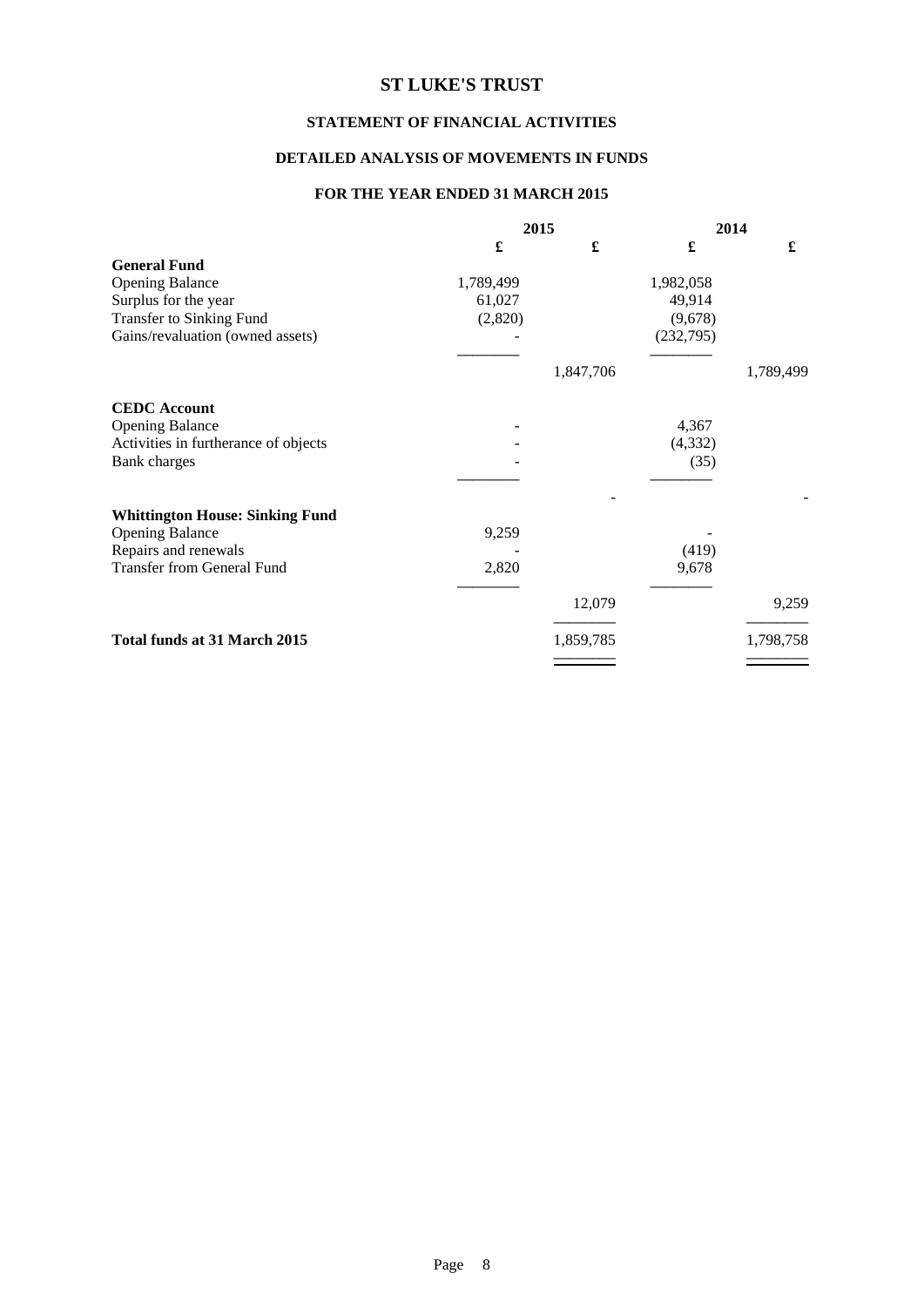#### **BALANCE SHEET**

#### **AT 31 MARCH 2015**

|                                                 | <b>Note</b>    |         | 2015       |         | 2014       |
|-------------------------------------------------|----------------|---------|------------|---------|------------|
|                                                 |                | £       | £          | £       | £          |
| <b>Tangible fixed assets</b>                    |                |         |            |         |            |
| Tangible assets                                 | $\overline{2}$ |         | 1,587,499  |         | 1,610,575  |
| <b>Current assets</b>                           |                |         |            |         |            |
| Debtors                                         | $\mathfrak{Z}$ | 20,191  |            | 34,065  |            |
| <b>Bank Accounts</b>                            |                | 507,711 |            | 442,114 |            |
| Cash in hand                                    |                | 200     |            | 48      |            |
|                                                 |                | 528,102 |            | 476,227 |            |
| <b>Creditors</b>                                |                |         |            |         |            |
| Amounts falling due within                      |                |         |            |         |            |
| one year                                        | $\overline{4}$ | 39,561  |            | 49,729  |            |
| Net current assets                              |                |         | 488,541    |         | 426,498    |
| <b>Total assets less current liabilities</b>    |                |         | 2,076,040  |         | 2,037,073  |
| <b>Creditors</b>                                |                |         |            |         |            |
| Amounts falling due<br>after more than one year | $\overline{4}$ |         | (216, 255) |         | (238, 315) |
|                                                 |                |         |            |         |            |
| Net assets                                      |                |         | 1,859,785  |         | 1,798,758  |
|                                                 |                |         |            |         |            |
| <b>Capital funds</b>                            |                |         |            |         |            |
| Restricted funds                                |                |         | 12,079     |         | 9,259      |
| Unrestricted funds                              |                |         | 1,847,706  |         | 1,789,499  |
| <b>Total funds</b>                              |                |         | 1,859,785  |         | 1,798,758  |
|                                                 |                |         |            |         |            |

For the year ending 31 March 2015 the company was entitled to exemption from audit under section 477 of the Companies Act 2006.

Directors' responsibilities:

The members have not required the company to obtain an audit of its accounts for the year in question in accordance with section 476;

The directors acknowledge their responsibilities for complying with the requirements of the Act with respect to accounting records and the preparation of accounts.

Approved by the trustees on 11 December 2015 and signed on its behalf by:

........................................

**J West Trustee**

The annexed notes form part of these financial statements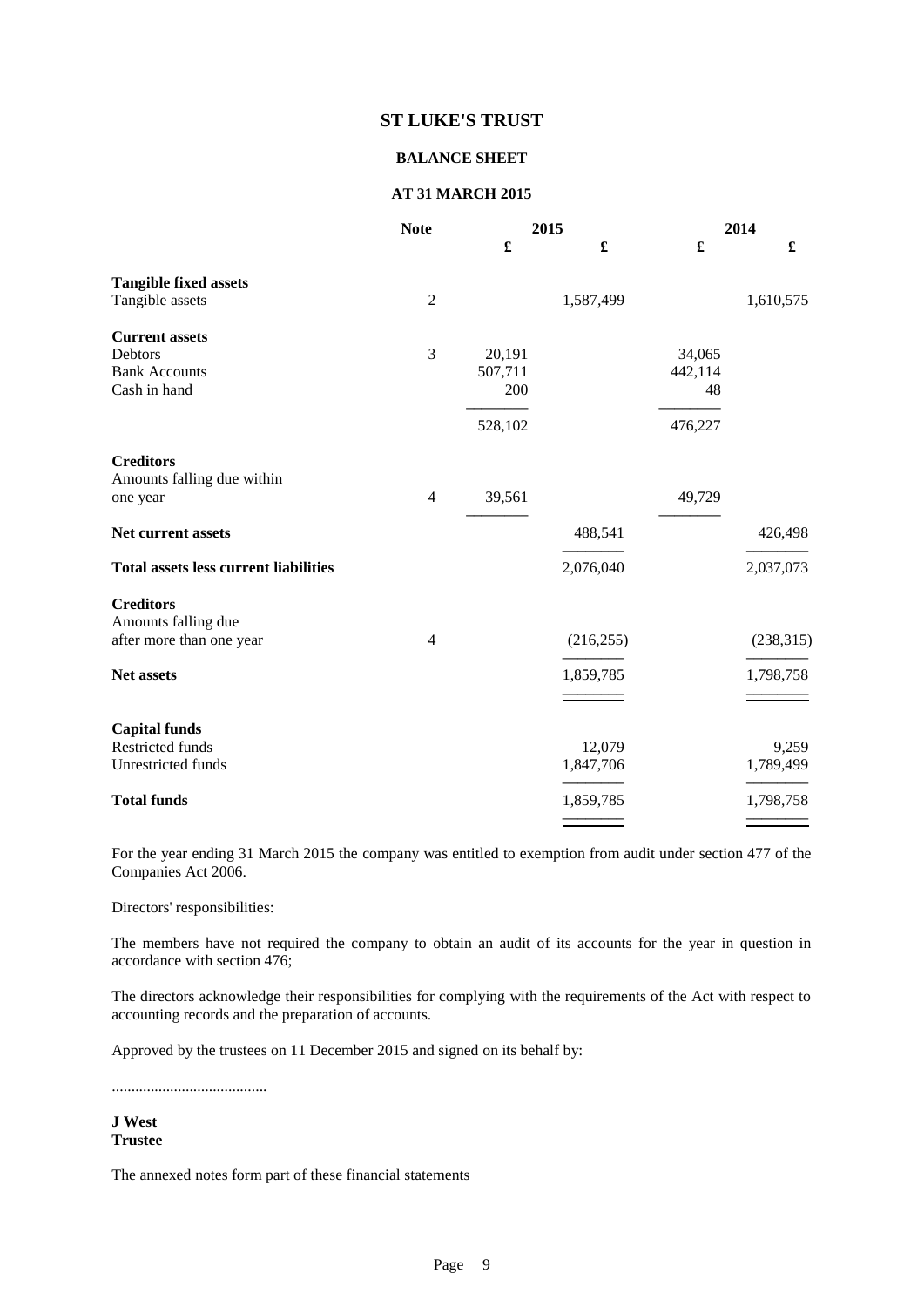#### **NOTES TO THE FINANCIAL STATEMENTS**

#### **FOR THE YEAR ENDED 31 MARCH 2015**

#### 1. **Accounting policies**

The financial statements have been prepared under the historical cost convention as modified by the inclusion of investments at market value. The financial statements have been prepared in accordance with the Statement of Recommended Practice - Accounting and Reporting by Charities (SORP 2005) issued in March 2005, applicable UK Accounting Standards and the Charities Act 1993. The principal accounting policies adopted in the preparation of the financial statements are set out below.

#### **Incoming resources**

All incoming resources are included in the SOFA when the charity is legally entitled to the income and the amount can be quantified with reasonable accuracy.

#### **Resources expended**

All expenditure is accounted for on an accruals basis and has been classified under headings that aggregate all costs related to the category Where costs cannot be directly attributed to particular headings they have been allocated to activities on a basis consistent with use of the resources.

#### **Tangible fixed assets and depreciation**

Tangible fixed assets are stated at cost less depreciation

Depreciation is provided at rates calculated to write off the cost or valuation of fixed assets, less their estimated residual value, over their expected useful lives on the following bases:

| Motor vehicles         | 25% reducing balance basis |
|------------------------|----------------------------|
| Furniture and fittings | 25% reducing balance basis |
| Freehold buildings     | 2% reducing balance basis  |

The depreciation charge for freehold buildings is based on total carrying value which includes an element of land. It is not possible to value separately the land and any adjustment to exclude the land element would not materially affect the depreciation charge.

#### **Fund accounting**

General funds are unrestricted funds which are available for use at the discretion of the trustees for particular purposes. The aim and use of each designated fund is set out in the notes to the financial statements.

#### **Governance costs**

These costs include the costs of governance arrangements which relate to the general running of St Luke's Trust as opposed to the direct management functions inherent in generating funds and community activities. This includes such items as independent accounts examination, legal advice for trustees and costs associated with constitutional and statutory requirements, including trustee meetings.

#### **Whittington House - Sinking Fund**

A fund is maintained by the leaseholders for the restricted purpose of the ongoing maintenance of Whittington House.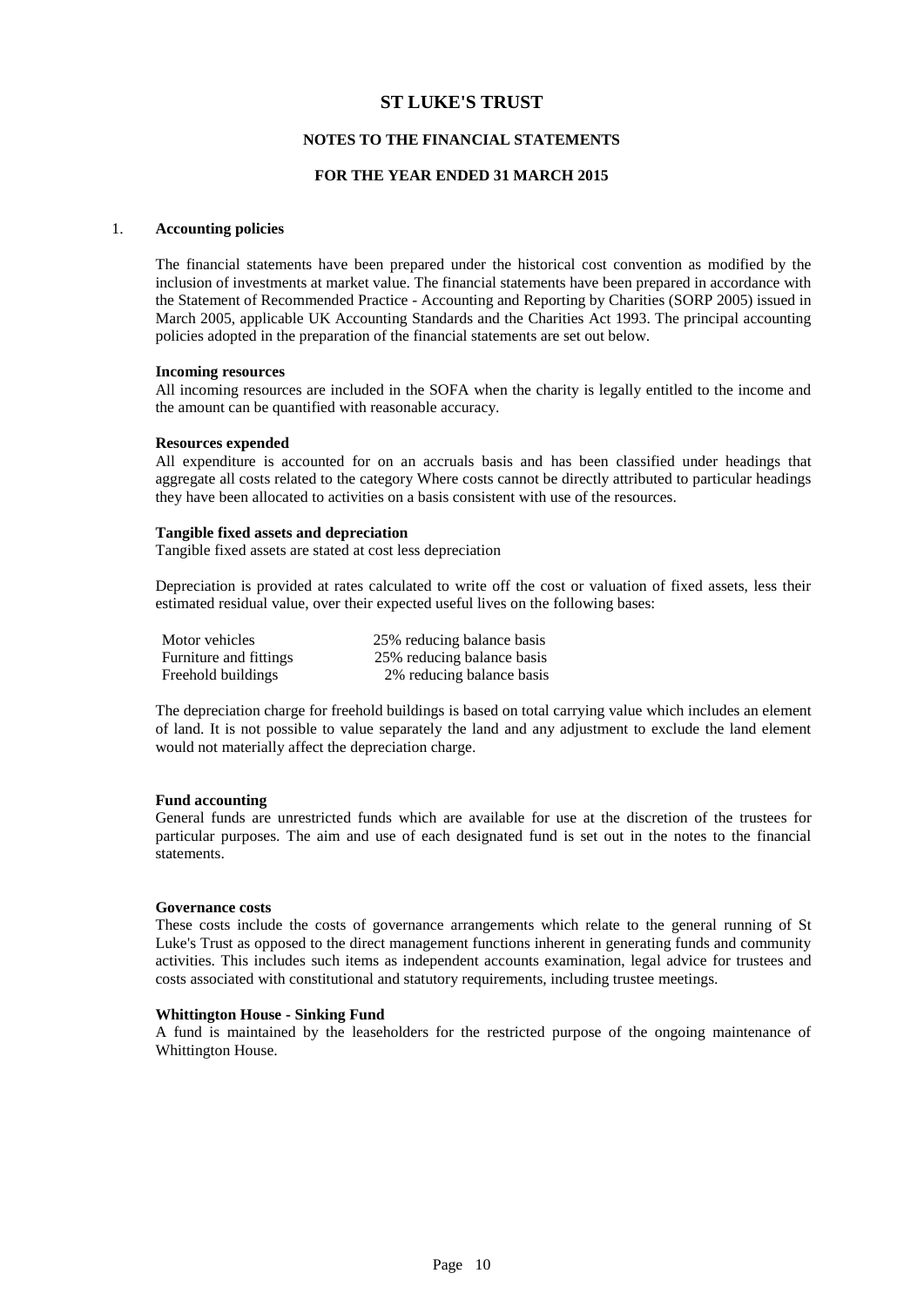### **NOTES TO THE FINANCIAL STATEMENTS** (Continued)

#### **FOR THE YEAR ENDED 31 MARCH 2015**

#### 2. **Tangible fixed assets**

|                               | Land<br>and<br><b>Buildings</b><br>£ | <b>Fixtures</b><br>and<br><b>Fittings</b><br>£ | <b>Motor</b><br><b>Vehicles</b><br>£ | <b>Total</b><br>£   |
|-------------------------------|--------------------------------------|------------------------------------------------|--------------------------------------|---------------------|
| Cost:                         |                                      |                                                |                                      |                     |
| At 1 April 2014               | 1,710,921                            | 92,815                                         | 34,535                               | 1,838,271           |
| <b>Additions</b><br>Disposals |                                      |                                                | 11,500<br>(34, 535)                  | 11,500<br>(34, 535) |
|                               |                                      |                                                |                                      |                     |
| At 31 March 2015              | 1,710,921                            | 92,815                                         | 11,500                               | 1,815,236           |
| Depreciation:                 |                                      |                                                |                                      |                     |
| At 1 April 2014               | 108,687                              | 89,321                                         | 29,688                               | 227,696             |
| Charge for the year           | 31,222                               | (4,368)                                        | 2,875                                | 29,729              |
| On disposals                  |                                      |                                                | (29, 688)                            | (29, 688)           |
| At 31 March 2015              | 139,909                              | 84,953                                         | 2,875                                | 227,737             |
| Net book value:               |                                      |                                                |                                      |                     |
| At 31 March 2015              | 1,571,012                            | 7,862                                          | 8,625                                | 1,587,499           |
|                               |                                      |                                                |                                      |                     |
| At 31 March 2014              | 1,602,234                            | 3,494                                          | 4,847                                | 1,610,575           |
|                               |                                      |                                                |                                      |                     |

The land and buildings at Gannicox House were valued by Bruton Knowles qualified valuers in April 2009. The valuation was on an open market basis.

The other properties are stated at historical cost less depreciation.

In November 2013 the Medical and Therapy centre was professionally valued by Bruton Knowles at £425,000 with the existing lease.

Included within the above land and buildings are freehold properties as follows :-

|                          | 2015      | 2014      |
|--------------------------|-----------|-----------|
| Medical & Therapy Centre | 417.322   | 425,000   |
| <b>Gannicox House</b>    | 768.333   | 784,013   |
| <b>Whittington House</b> | 385.357   | 393.221   |
|                          | 1,571,012 | 1,602,234 |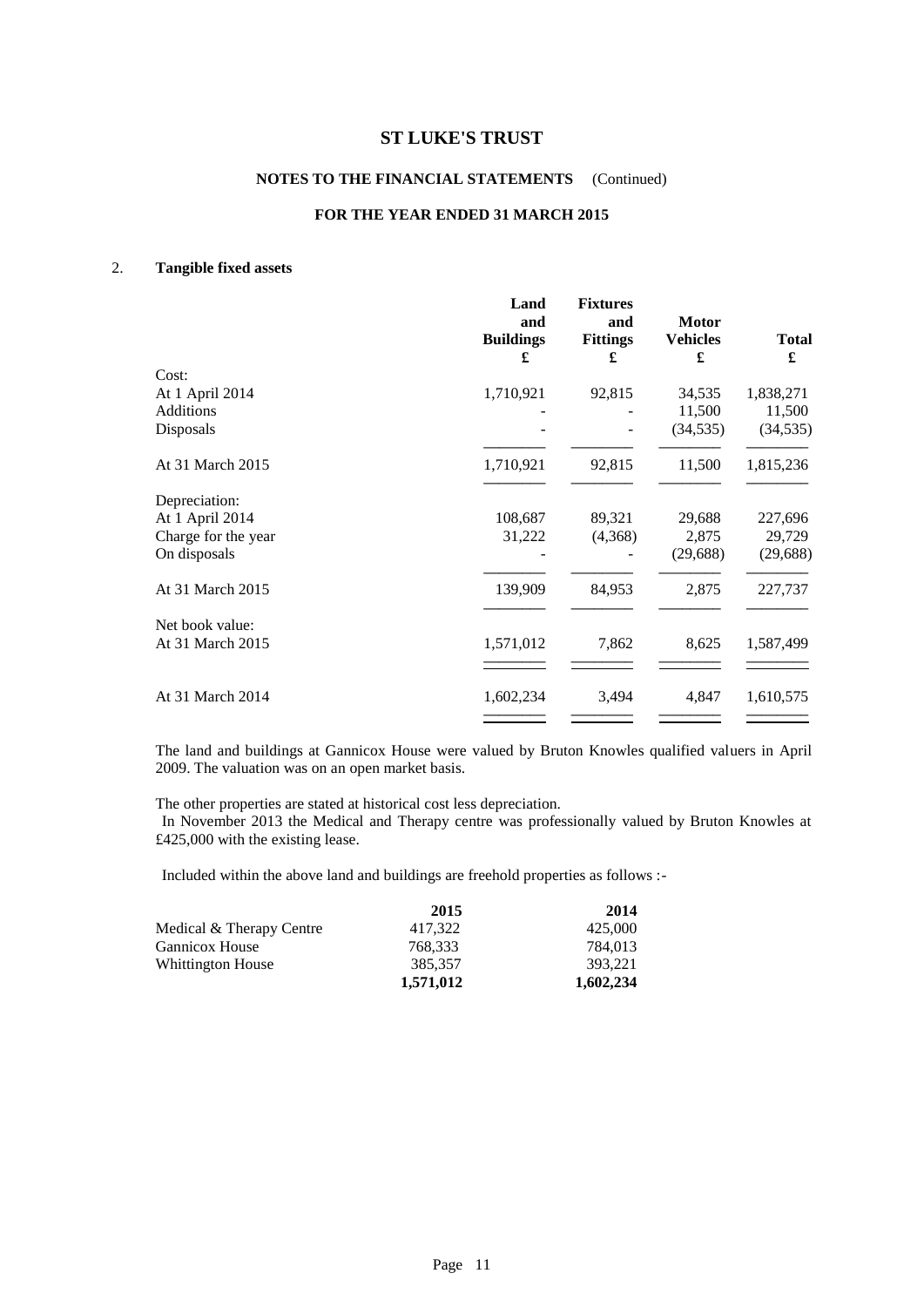#### **NOTES TO THE FINANCIAL STATEMENTS** (Continued)

### **FOR THE YEAR ENDED 31 MARCH 2015**

#### 3. **Debtors and prepayments**

Amounts falling due within one year:

|                       | 2015<br>£ | 2014<br>£ |
|-----------------------|-----------|-----------|
| Prepayments           | -         | 679       |
| <b>Sundry Debtors</b> | 14,247    | 32,534    |
| Other debtors         | 5,944     | 852       |
|                       | 20,191    | 34,065    |
|                       |           |           |

#### 4. **Creditors**

Amounts falling due within one year:-

|                                                                    | 2015<br>£ | 2014<br>£ |
|--------------------------------------------------------------------|-----------|-----------|
| Mortgage                                                           | 20,917    | 19,417    |
| Trade creditors                                                    | 7,892     | 12,404    |
| <b>Other Creditors</b>                                             | 4,680     | 5,556     |
| Other Taxes & PAYE                                                 |           | 838       |
| Credit card                                                        | 601       | 5,130     |
| Accruals                                                           | 5,471     | 6,384     |
|                                                                    | 39,561    | 49,729    |
| Amounts falling due after more than one year:-                     |           |           |
| Mortgage                                                           | 216,255   | 238,315   |
| Of the creditors falling due within one year $£20,917$ is secured. |           |           |

Of the creditors falling due after one year £216,255 is secured.

#### 5. **Sunlands Kindergarten Partnership**

The charity is a corporate partner in Sunlands Kindergarten Partnership. Profits are distributed on a regular basis by the partnership during the year. A profit of £18,904 (2014 - £16,501) was earned during the year which is included in income. The value of any assets at the balance date would be negligible.

| б. | <b>Other Recognised Gains and Losses</b> | 2015<br>£                | 2014<br>£ |
|----|------------------------------------------|--------------------------|-----------|
|    | Assets for the charity's own use         |                          |           |
|    | <b>Unrestricted funds</b>                |                          |           |
|    | Gains/revaluation (owned assets)         | $\overline{\phantom{a}}$ | (232,795) |
|    |                                          |                          |           |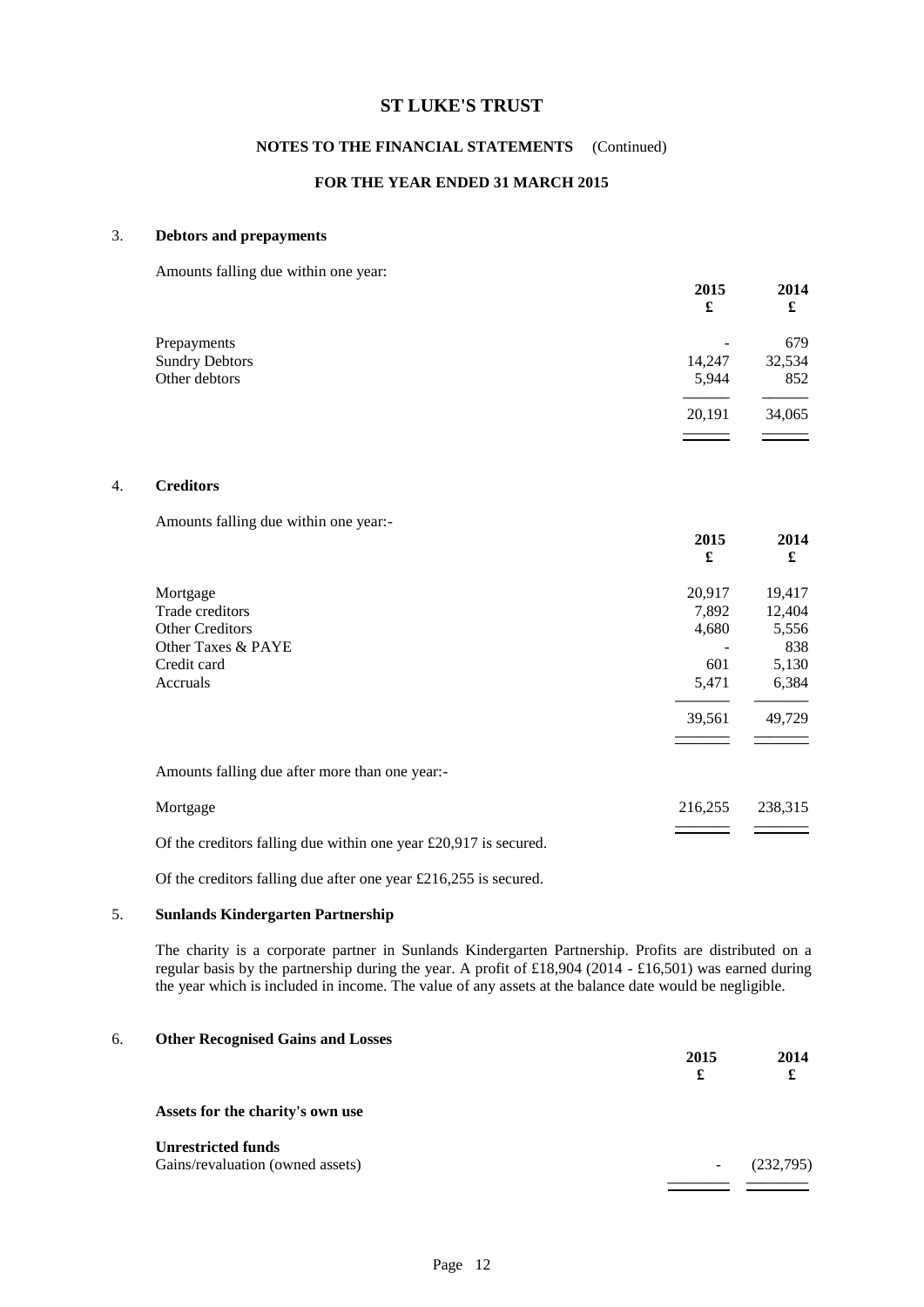### **NOTES TO THE FINANCIAL STATEMENTS** (Continued)

#### **FOR THE YEAR ENDED 31 MARCH 2015**

#### 7. **Incoming resources**

|                                          | <b>Unrestricted</b><br><b>Funds</b><br>2015<br>£ | <b>Total</b><br><b>Funds</b><br>2015<br>$\pmb{\mathfrak{L}}$ | <b>Total</b><br><b>Funds</b><br>2014<br>$\pmb{\mathfrak{L}}$ |
|------------------------------------------|--------------------------------------------------|--------------------------------------------------------------|--------------------------------------------------------------|
| <b>Voluntary income</b>                  |                                                  |                                                              |                                                              |
| Donations and Gifts                      | 3,447                                            | 3,447                                                        | 11,366                                                       |
| Tax reclaimed on gifts                   | 462                                              | 462                                                          | 419                                                          |
|                                          | 3,909                                            | 3,909                                                        | 11,785                                                       |
| Incoming resources charitable activities |                                                  |                                                              |                                                              |
| Residential care home                    | 163,203                                          | 163,203                                                      | 262,755                                                      |
| Profits from Sunlands Kindergarten       | 18,904                                           | 18,904                                                       | 16,501                                                       |
| Whittington House service charges        | 13,124                                           | 13,124                                                       | 14,532                                                       |
|                                          | 195,231                                          | 195,231                                                      | 293,788                                                      |
| <b>Investment income</b>                 |                                                  |                                                              |                                                              |
| Bank interest                            | 706                                              | 706                                                          | 912                                                          |
|                                          | 706                                              | 706                                                          | 912                                                          |
| Other incoming resources                 |                                                  |                                                              |                                                              |
| Sundry income                            | 3,790                                            | 3,790                                                        | 2,400                                                        |
| Rental income and Room Hire              | 45,232                                           | 45,232                                                       | 43,562                                                       |
| Contributions to overheads               | 11,185                                           | 11,185                                                       | 11,369                                                       |
|                                          | 60,207                                           | 60,207                                                       | 57,331                                                       |
| Costs of generating funds                |                                                  |                                                              |                                                              |

### 8. **Costs of generating funds**

| $5 - 5 - 8 - 10 - 10 - 8 - 10 - 10$ | 2015<br>£ | 2015<br>£ | 2014<br>£ |
|-------------------------------------|-----------|-----------|-----------|
| Cost of sales                       | 637       |           | 1,814     |
|                                     |           | 637       | 1,814     |
|                                     |           |           |           |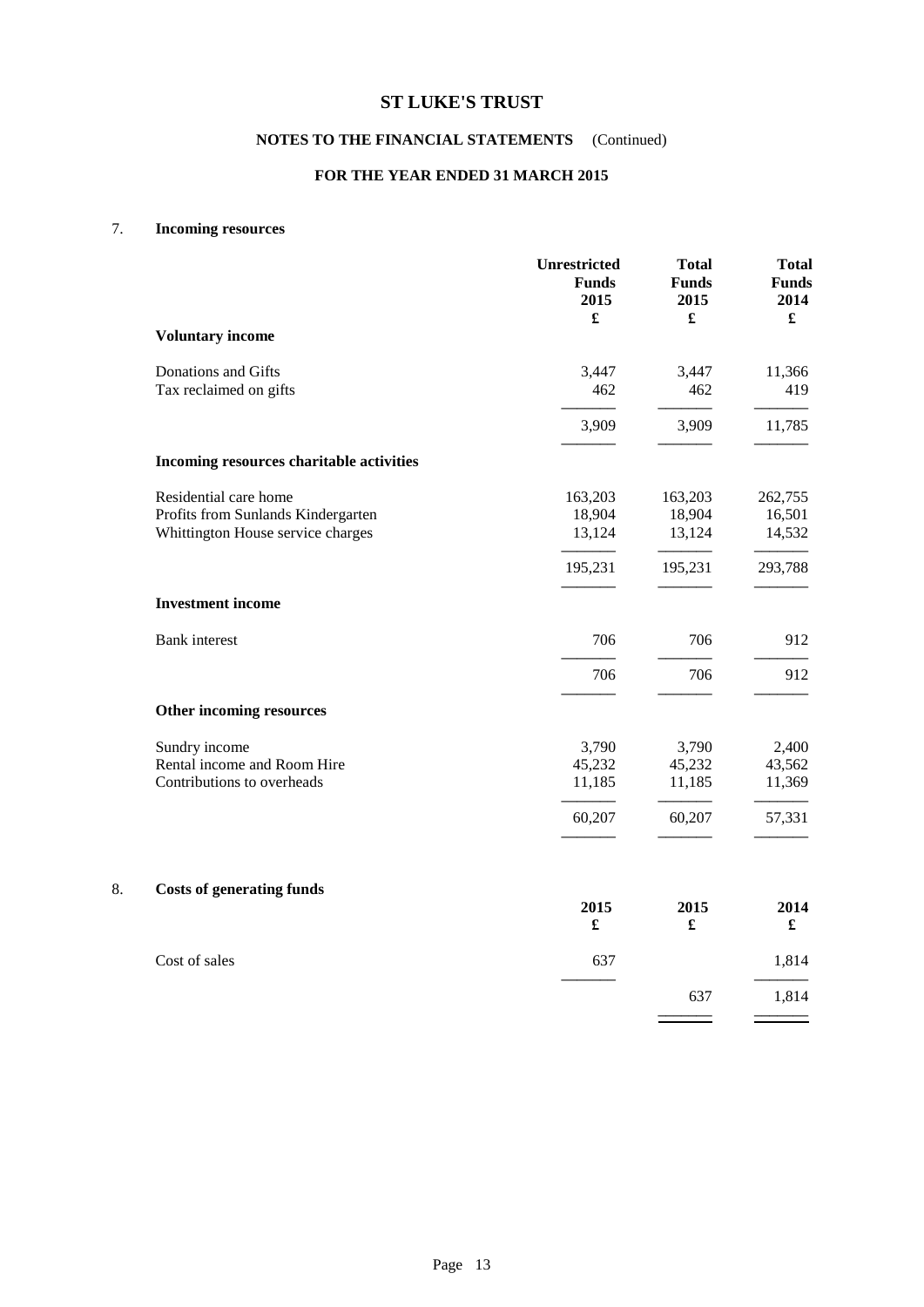### **NOTES TO THE FINANCIAL STATEMENTS** (Continued)

### **FOR THE YEAR ENDED 31 MARCH 2015**

### 9. **Costs of charitable activities**

|     |                                     | 2015    | 2015                 | 2014    |
|-----|-------------------------------------|---------|----------------------|---------|
|     |                                     | £       | $\pmb{\mathfrak{L}}$ | £       |
|     | Residents and Helpers costs         | 75,362  |                      | 142,055 |
|     | Council tax                         | 1,994   |                      | 2,039   |
|     | Insurance                           | 6,738   |                      | 9,035   |
|     | Repairs and Maintenance             | 11,630  |                      | 17,914  |
|     | Heat, Light and Water               | 16,767  |                      | 18,454  |
|     | Cleaning                            | 2,799   |                      | 3,558   |
|     | Professional fees and Subscriptions | 548     |                      | 5,960   |
|     | General administration expenses     | 7,977   |                      | 9,960   |
|     | Therapy expenses                    | 5,656   |                      | 4,277   |
|     | Property management expenses        | 7,373   |                      | 9,842   |
|     | Landscaping and gardening           | 3,355   |                      | 8,958   |
|     | Depreciation                        | 29,729  |                      | 37,721  |
|     | Loss/(Profit) on disposal           | (4,753) |                      |         |
|     | Loan interest and charges           | 19,446  |                      | 22,402  |
|     | <b>Bank</b> charges                 | 669     |                      | 854     |
|     | Training and Conference expenses    | 817     |                      | 3,273   |
|     | Telephone                           | 745     |                      | 1,913   |
|     |                                     |         | 186,852              | 298,215 |
|     |                                     |         |                      |         |
| 10. | <b>Governance costs</b>             |         |                      |         |
|     |                                     | 2015    | 2015                 | 2014    |
|     |                                     | £       | £                    | £       |
|     | Telephone                           | 246     |                      | 636     |
|     | Legal and Professional fees         | 8,983   |                      | 10,477  |
|     | Training costs                      | 388     |                      |         |
|     | Accountancy                         | 1,920   |                      | 2,760   |
|     |                                     |         | 11,537               | 13,873  |
|     |                                     |         |                      |         |